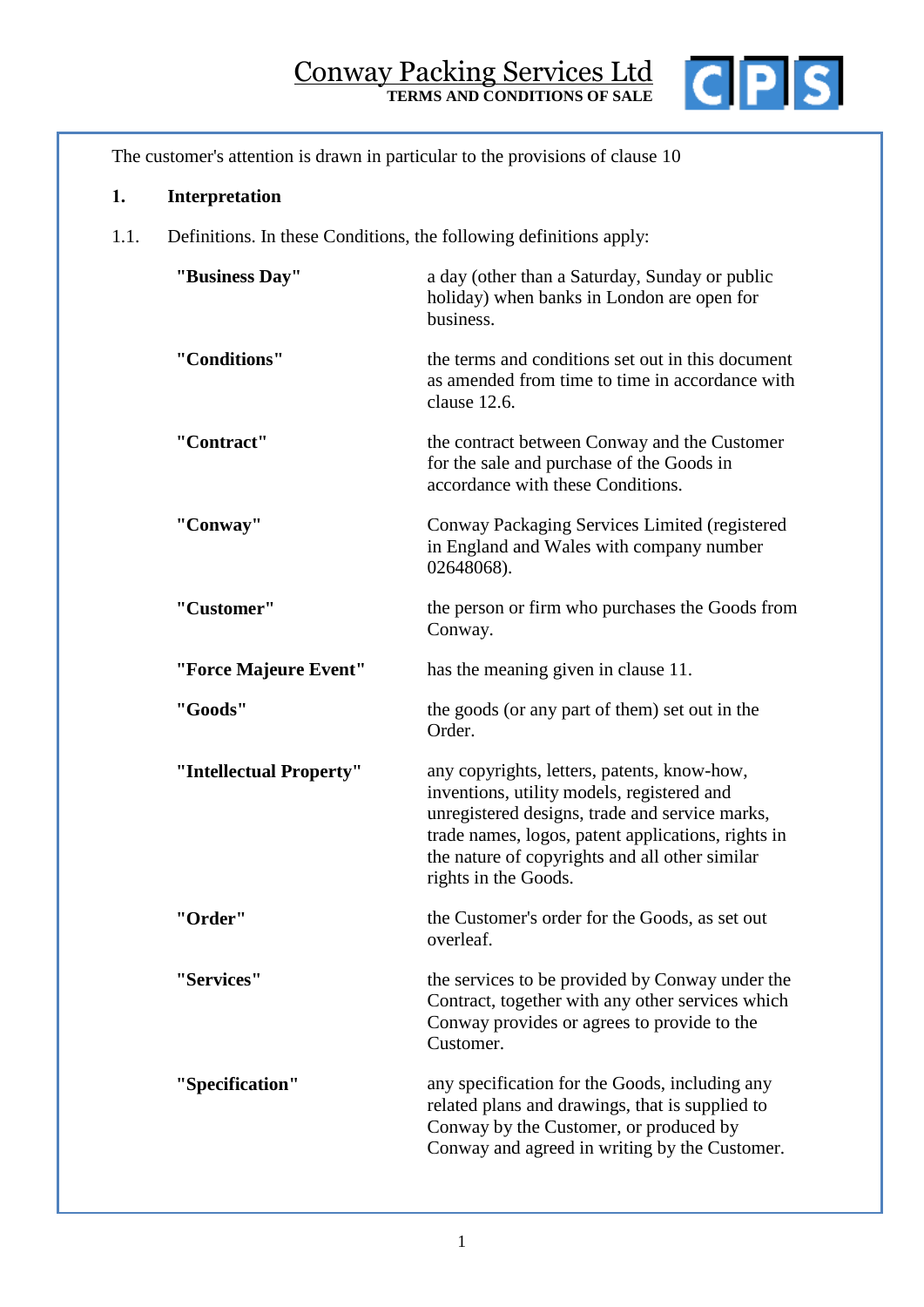

## 1.2. **Construction**

In these Conditions, the following rules apply:

- 1.2.1. A person includes a natural person, corporate or unincorporated body (whether or not having separate legal personality).
- 1.2.2. A reference to a party includes its personal representatives, successors or permitted assigns.
- 1.2.3. A reference to a statute or statutory provision is a reference to such statute or provision as amended or re-enacted. A reference to a statute or statutory provision includes any subordinate legislation made under that statute or statutory provision, as amended or re-enacted.
- 1.2.4. Any phrase introduced by the terms including, include, in particular or any similar expression shall be construed as illustrative and shall not limit the sense of the words preceding those terms.
- 1.2.5. A reference to writing or written includes faxes and e-mails.

### **2. Basis of contract**

- 2.1. These Conditions apply to the Contract to the exclusion of any other terms that the Customer seeks to impose or incorporate, or which are implied by trade, custom, practice or course of dealing.
- 2.2. The Order constitutes an offer by the Customer to purchase the Goods or Services in accordance with these Conditions. The Customer shall ensure that the terms of the Order and any relevant Specification are complete and accurate.
- 2.3. The Order shall only be deemed to be accepted when Conway issues a written acceptance of the Order, or (if earlier) Conway delivers the Goods or performs the Services to the Customer, at which point the Contract shall come into existence.
- 2.4. The Contract constitutes the entire agreement between the parties. The Customer acknowledges that it has not relied on any statement, promise or representation made or given by or on behalf of Conway which is not set out in the Contract. Any samples, drawings, descriptive matter, or advertising issued by Conway and any descriptions or illustrations contained in Conway's catalogues or brochures are issued or published for the sole purpose of giving an approximate idea of the Goods described in them. They shall not form part of the Contract or any other contract between Conway and the Customer for the sale of the Goods.
- 2.5. A quotation for the Goods or Services given by Conway shall not constitute an offer. Quotations will be compliant with BS 1133 for packing specifications unless otherwise requested by the Customer. A quotation shall only be valid for a period of [20] Business Days from its date of issue.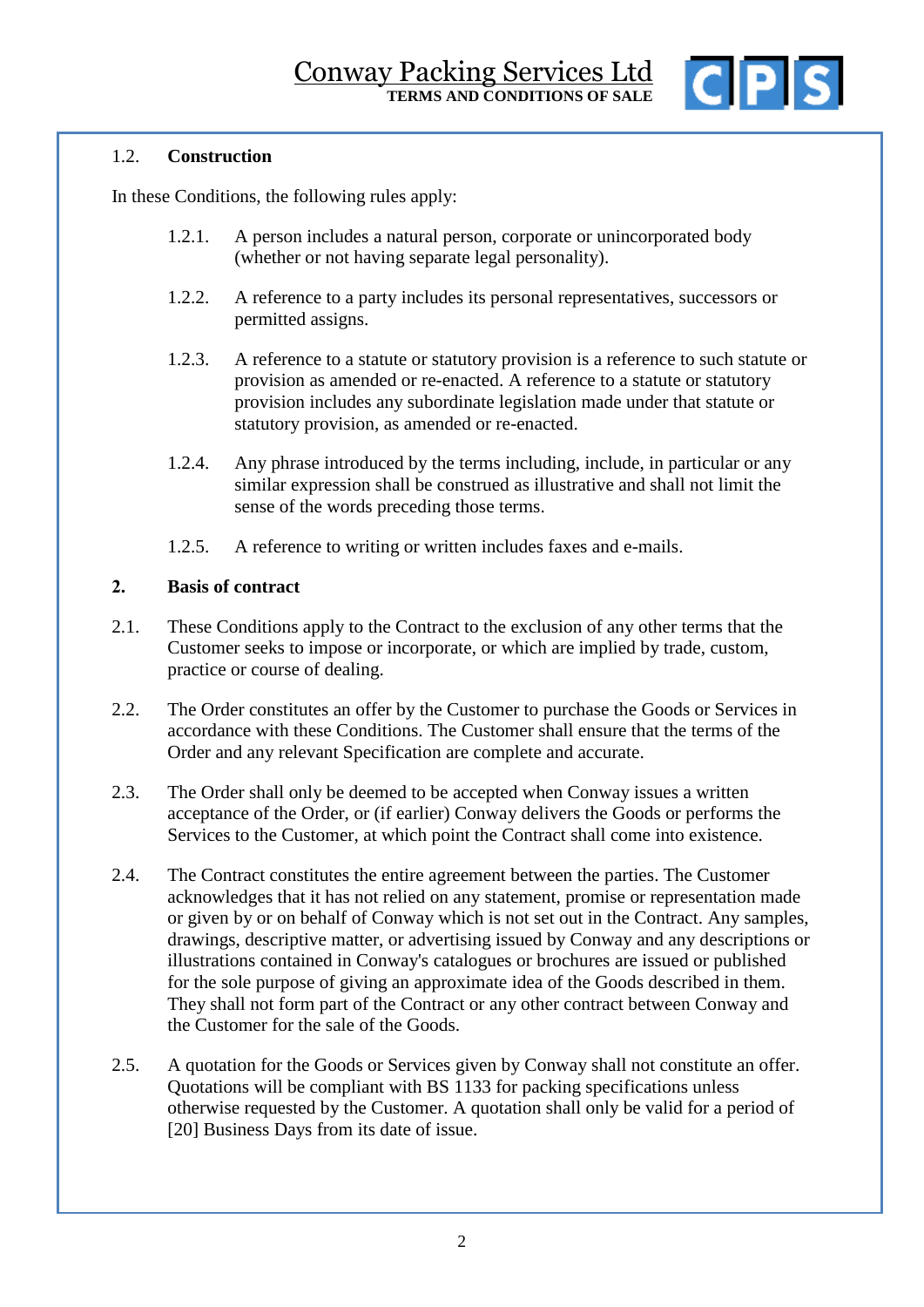

- 2.6. The Buyer shall ensure that the terms of its Order and any applicable Specification are complete and accurate.
- 2.7. Any typographical, clerical or other error or omission in any sales literature, quotation, acceptance or offer, invoice or other document or information issued by Conway shall be subject to correction without liability on the part of Conway.

# **3. Description**

- 3.1. The quality and description of the Goods or Services shall be as set out in Conway's quotation or acknowledgment of order.
- 3.2. All samples, drawings, descriptive matter, specifications and advertising issued by Conway's and any descriptions or illustrations contained in Conway's catalogues or brochures are issued or published for the sole purpose of giving an appropriate idea of the Goods in them. They should not form part of the contract and this is not a sale by sample.
- 3.3. The Customer acknowledges that all Intellectual Property in any designs and drawings or Goods provided by Conway vest (as between the Customer and Conway) solely with Conway. The Customer acknowledges that it has no Intellectual Property rights in any designs or drawings provided by Conway without Conway's prior written consent.
- 3.4. Conway reserves the right to make any changes to the Specification of the Goods which are required to conform with any applicable EU or statutory requirements, which do not materially affect their quality or performance.
- 3.5. No Order which has been accepted by Conway may be cancelled by the Customer except with agreement in writing of Conway and on the terms that the Customer shall indemnify Conway in full against all loss (including, without prejudice to the generality or the foregoing loss of profit), costs (including without prejudice to the generality of the foregoing the cost of all labour and materials ordered, whether used or unused), damages, charges and expenses incurred by Conway as a result of cancellation.

## **4. Delivery**

- 4.1. Conway shall ensure that:
	- 4.1.1. each delivery of the Goods is accompanied by a delivery note which shows the date of the Order, all relevant Customer and Supplier reference numbers, the type and quantity of the Goods (including the code number of the Goods, where applicable), special storage instructions (if any) and, if the Order is being delivered by instalments, the outstanding balance of Goods remaining to be delivered; and
	- 4.1.2. [if Conway requires the Customer to return any packaging materials to Conway, that fact is clearly stated on the delivery note. The Customer shall make any such packaging materials available for collection at such times as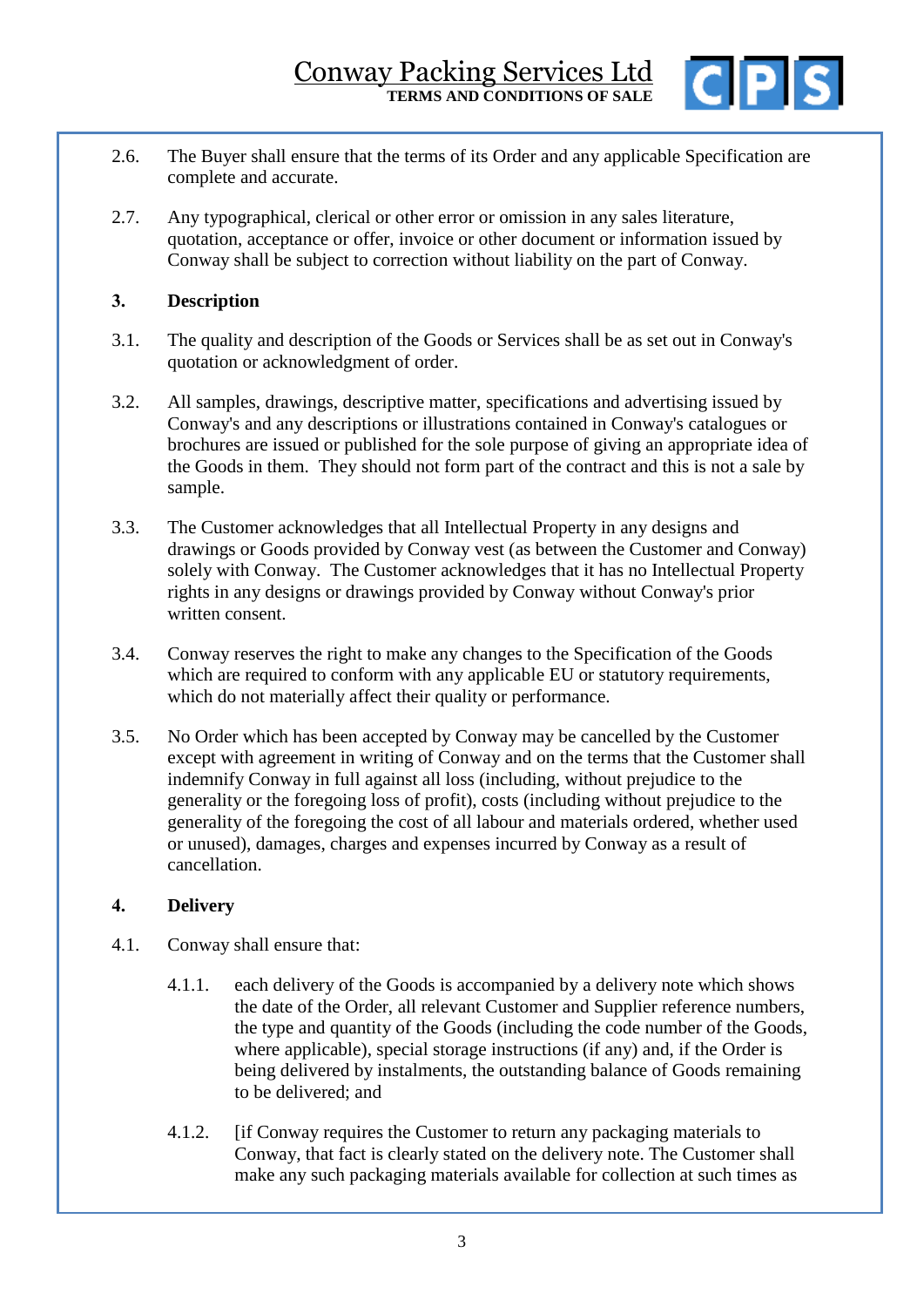

Conway shall reasonably request. Returns of packaging materials shall be at Conway's expense.]

- 4.2. Conway shall deliver the Goods to the location set out in the Order or such other location as the parties may agree ("Delivery Location") at any time after Conway notifies the Customer that the Goods are ready. [The Customer shall be responsible for unloading the Goods at the Delivery Location.]
- 4.3. Delivery of the Goods shall be completed on the Goods' arrival at the Delivery Location.
- 4.4. Any dates quoted for delivery are approximate only, and the time of delivery is not of the essence. Conway shall not be liable for any delay in delivery of the Goods that is caused by a Force Majeure event or the Customer's failure to provide Conway with adequate delivery instructions or any other instructions that are relevant to the supply of the Goods.
- 4.5. If Conway fails to deliver the Goods, its liability shall be limited to the costs and expenses incurred by the Customer in obtaining replacement goods of similar description and quality in the cheapest market available, less the price of the Goods. Conway shall have no liability for any failure to deliver the Goods to the extent that such failure is caused by a Force Majeure Event or the Customer's failure to provide Conway with adequate delivery instructions or any other instructions that are relevant to the supply of the Goods.
- 4.6. If the Customer fails to accept delivery of the Goods within [3] Business Days of Conway notifying the Customer that the Goods are ready, then, except where such failure or delay is caused by a Force Majeure Event or Conway's failure to comply with its obligations under the Contract:
	- 4.6.1. delivery of the Goods shall be deemed to have been completed at 9.00 am on the [third] Business Day following the day on which Conway notified the Customer that the Goods were ready; and
	- 4.6.2. Conway shall store the Goods until delivery takes place, and charge the Customer for all related costs and expenses (including insurance).
- 4.7. If [10] Business Days after Conway notified the Customer that the Goods were ready for delivery the Customer has not accepted delivery of them, Conway may resell or otherwise dispose of part or all of the Goods and, after deducting reasonable storage and selling costs, account to the Customer for any excess over the price of the Goods or charge the Customer for any shortfall below the price of the Goods.
- 4.8. [Conway may deliver the Goods by instalments, which shall be invoiced and paid for separately. Each instalment shall constitute a separate Contract. Any delay in delivery or defect in an instalment shall not entitle the Customer to cancel any other instalment.]
- 4.9. The quantity of any consignment as recorded by Conway on despatch from Conways place of business shall be conclusive evidence of the quantity received by the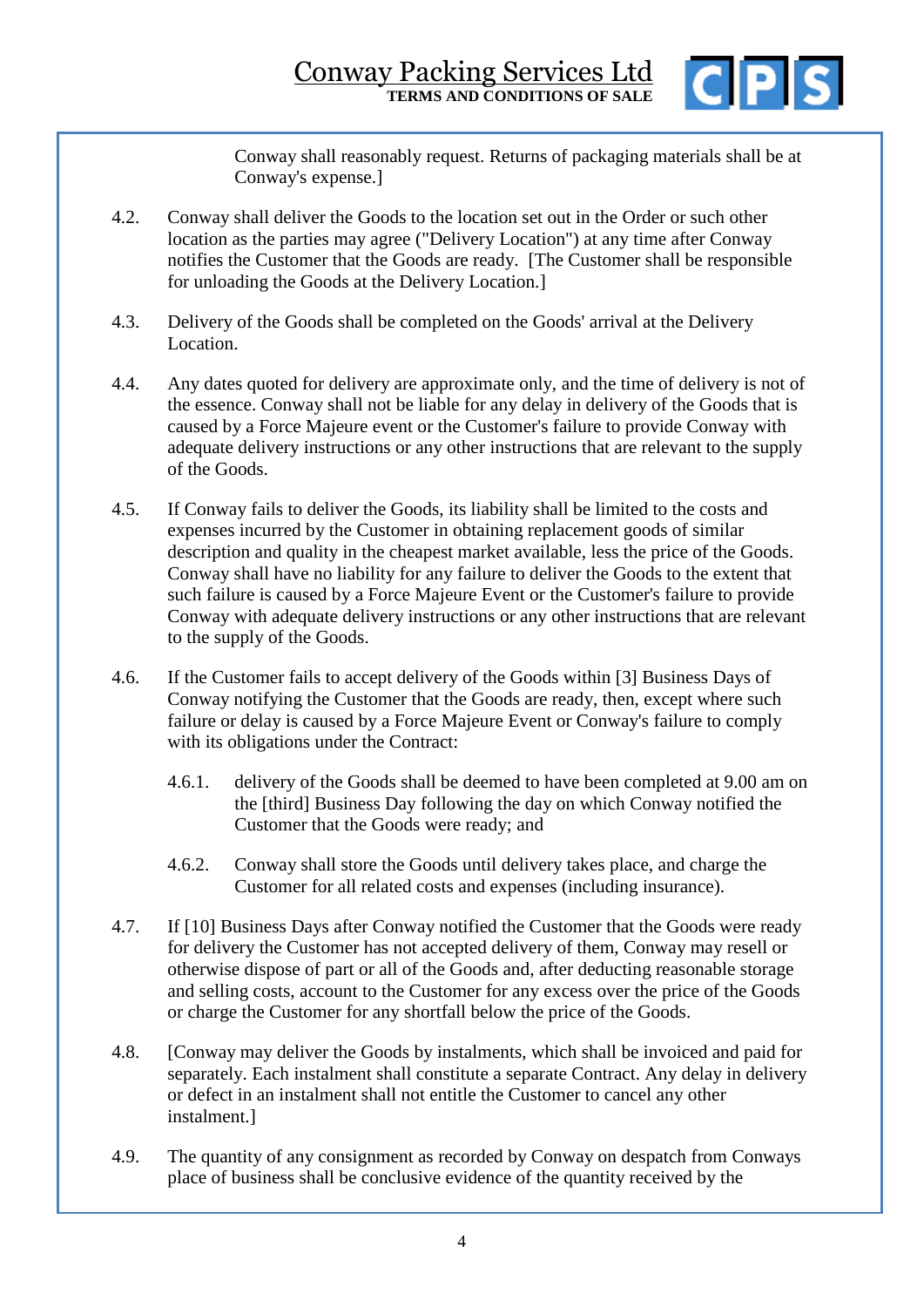

Customer on delivery unless the Customer can provide conclusive evidence proving the contrary.

# **5. Services**

- 5.1. Conway may, from time to time, accept and store the Customer's property on Conway's premises. The Customer's property shall at all times be at the Customer's risk. Conway shall only insure the Customer's property at the Customer's written request and cost.
- <span id="page-4-4"></span>5.2. Unless otherwise agreed in writing, Conway will not accept, handle or provide the Services in relation to certain goods including (but not limited to) inflammable, explosive, inherently dangerous goods, bullion, coins, precious stones, jewellery, antiques, pictures, paintings, livestock or plants.

# <span id="page-4-3"></span>**6. Quality**

- 6.1. [Where Conway is not the manufacturer of the Goods, Conway shall endeavour to transfer to the Buyer the benefit of any warranty or guarantee given to Conway.]
- <span id="page-4-1"></span>6.2. Conway warrants that on delivery, and for a period of [12] months from the date of delivery (warranty period), the Goods shall:
	- 6.2.1. conform in all material respects with their description and any applicable Specification;
	- 6.2.2. be free from material defects in design, material and workmanship;
	- 6.2.3. be of satisfactory quality (within the meaning of the Sale of Goods Act 1979); and
	- 6.2.4. be fit for any purpose held out by Conway.
- <span id="page-4-2"></span>6.3. Subject to clause [6.4,](#page-4-0) if:
	- 6.3.1. the Customer gives notice in writing to Conway during the warranty period within a reasonable time of discovery that some or all of the Goods do not comply with the warranty set out in clause [6.2;](#page-4-1) and
	- 6.3.2. Conway is given a reasonable opportunity of examining such Goods; and
	- 6.3.3. the Customer (if asked to do so by Conway) returns such Goods to Conway's place of business at Conway's cost,

Conway shall, at its option, repair or replace the defective Goods, issue a credit note at the pro rota Contract rate or refund the price of the defective Goods in full.

<span id="page-4-0"></span>6.4. Conway shall not be liable for Goods' failure to comply with the warranty set out in clause [6.2](#page-4-1) if: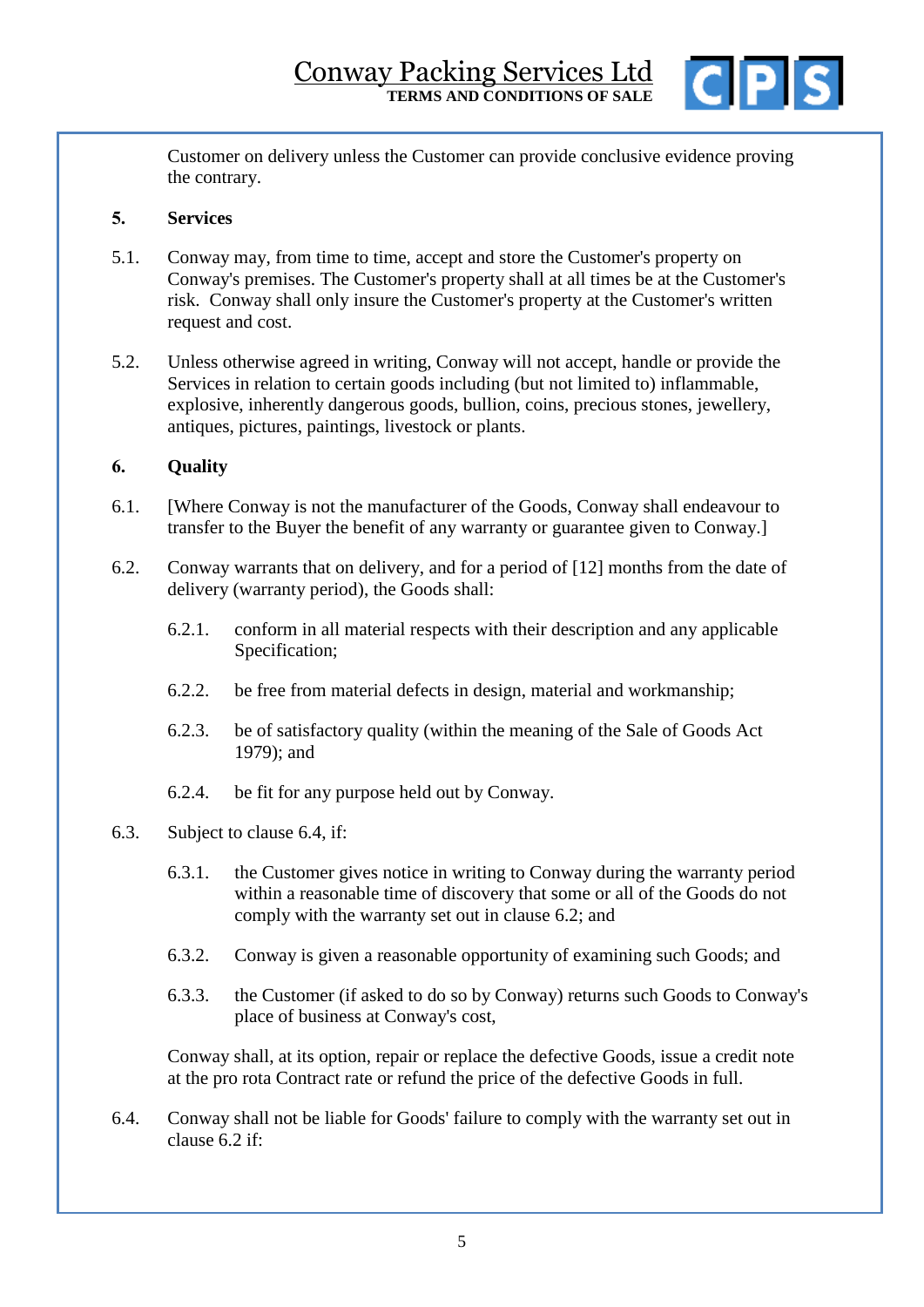

- 6.4.1. the Customer makes any further use of such Goods after giving notice in accordance with clause [6.3;](#page-4-2) or
- 6.4.2. the defect arises because the Customer failed to follow Conway's oral or written instructions as to the storage, commissioning, installation, use and maintenance of the Goods or (if there are none) good trade practice; or
- 6.4.3. the defect arises as a result of Conway following any drawing, design or Specification supplied by the Customer; or
- 6.4.4. the Customer alters or repairs such Goods without the written consent of Conway; or
- 6.4.5. the defect arises as a result of fair wear and tear, wilful damage, negligence, or abnormal storage or working conditions; or
- 6.4.6. the price for the Goods has not been paid by the due date for payment.
- 6.5. Except as provided in this clause [6,](#page-4-3) Conway shall have no liability to the Customer in respect of the Goods' failure to comply with the warranty set out in clause [6.2.](#page-4-1)
- 6.6. Except as set out in these Conditions, all warranties, conditions and other terms implied by statute or common law are, to the fullest extent permitted by law, excluded from the Contract.
- 6.7. These Conditions shall apply to any repaired or replacement Goods supplied by Conway for the unexpired term of the Warranty Period.

## **7. Title and risk**

- 7.1. The risk in the Goods shall pass to the Customer on completion of delivery.
- 7.2. Title to the Goods shall not pass to the Customer until Conway has received payment in full (in cash or cleared funds) for:
	- 7.2.1. the Goods; and
	- 7.2.2. all other sums which are or which become due to Conway for sales of the Goods or any other products to the Customer.
- 7.3. Until title to the Goods has passed to the Customer, the Customer shall:
	- 7.3.1. hold the Goods on a fiduciary basis as Conway's bailee;
	- 7.3.2. store the Goods separately from all other goods held by the Customer so that they remain readily identifiable as Conway's property;
	- 7.3.3. not remove, deface or obscure any identifying mark or packaging on or relating to the Goods;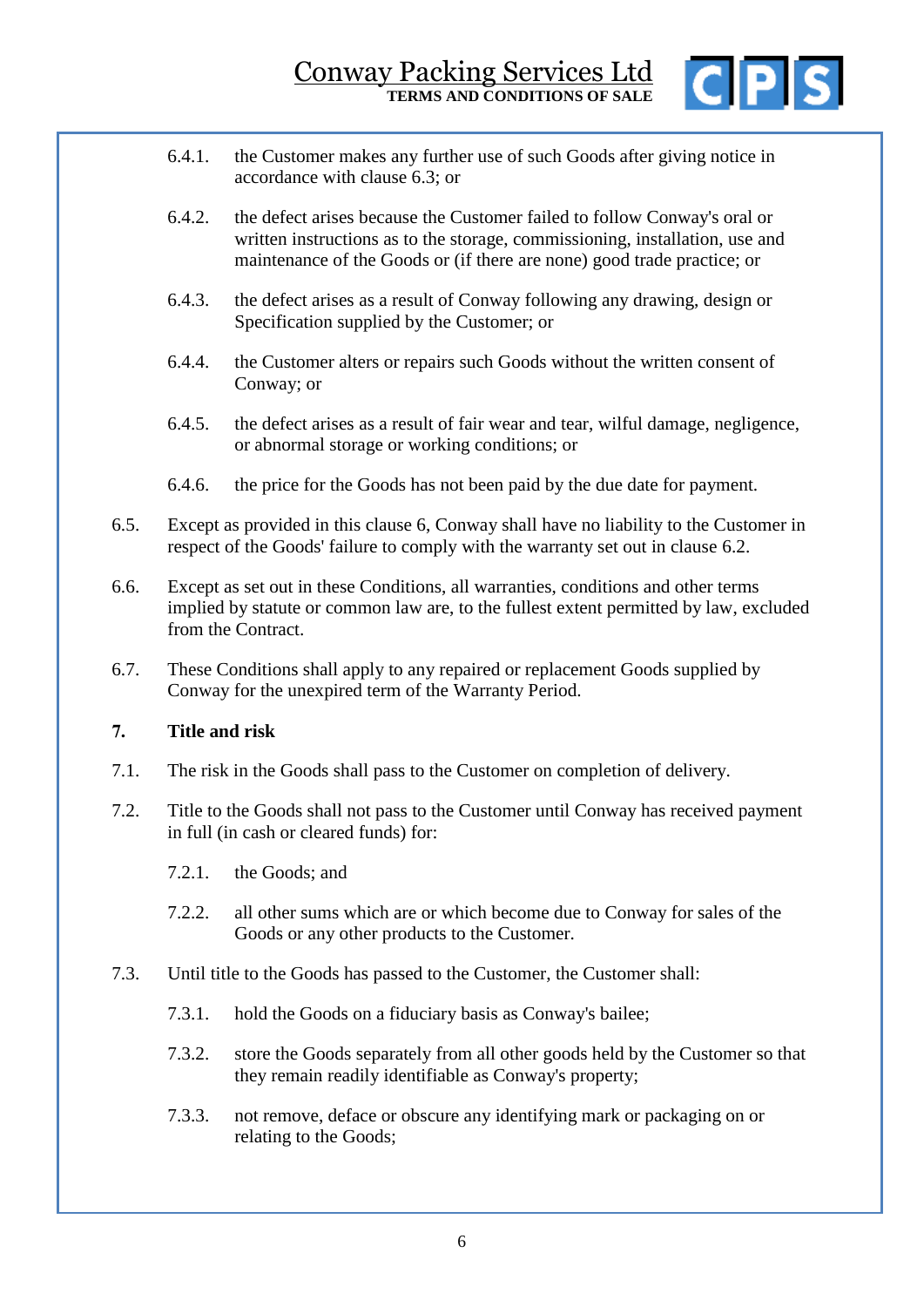

- 7.3.4. maintain the Goods in satisfactory condition and keep them insured against all risks for their full price from the date of delivery;
- 7.3.5. notify Conway immediately if it becomes subject to any of the events listed in clause [9.2;](#page-7-0) and
- 7.3.6. give Conway such information relating to the Goods as Conway may require from time to time.

but the Customer may resell or use the Goods in the ordinary course of its business.

7.4. If before title to the Goods passes to the Customer the Customer becomes subject to any of the events listed in clause [9.2,](#page-7-0) or Conway reasonably believes that any such event is about to happen and notifies the Customer accordingly, then, provided that the Goods have not been resold, or irrevocably incorporated into another product, and without limiting any other right or remedy Conway may have, Conway may at any time require the Customer to deliver up the Goods and, if the Customer fails to do so promptly, enter any premises of the Customer or of any third party where the Goods are stored in order to recover them.

### **8. Price and payment**

- 8.1. The price of the Goods and Services shall be the price set out in the quotation, or, if no price is quoted, the price set out in Conway's published price list in force as at the date of delivery.
- 8.2. Conway may, by giving notice to the Customer at any time before delivery, increase the price of the Goods or Services to reflect any increase in the cost of the Goods or Services that is due to:
	- 8.2.1. any factor beyond Conway's reasonable control (including foreign exchange fluctuations, increases in taxes and duties, increases in carrier costs due to delays, delays caused by the Customer and increases in labour, materials and other manufacturing costs);
	- 8.2.2. any request by the Customer to change the delivery date(s), quantities or types of Goods ordered, or the Specification; or
	- 8.2.3. any delay caused by any instructions of the Customer or failure of the Customer to give Conway adequate or accurate information or instructions.
- 8.3. The price of the Goods is exclusive of the costs and charges of packaging, insurance and transport of the Goods, which shall be paid by the Customer when it pays for the Goods.
- 8.4. The price of the Goods and Services is exclusive of amounts in respect of value added tax (VAT). The Customer shall, on receipt of a valid VAT invoice from Conway, pay to Conway such additional amounts in respect of VAT as are chargeable on the supply of the Goods and Services.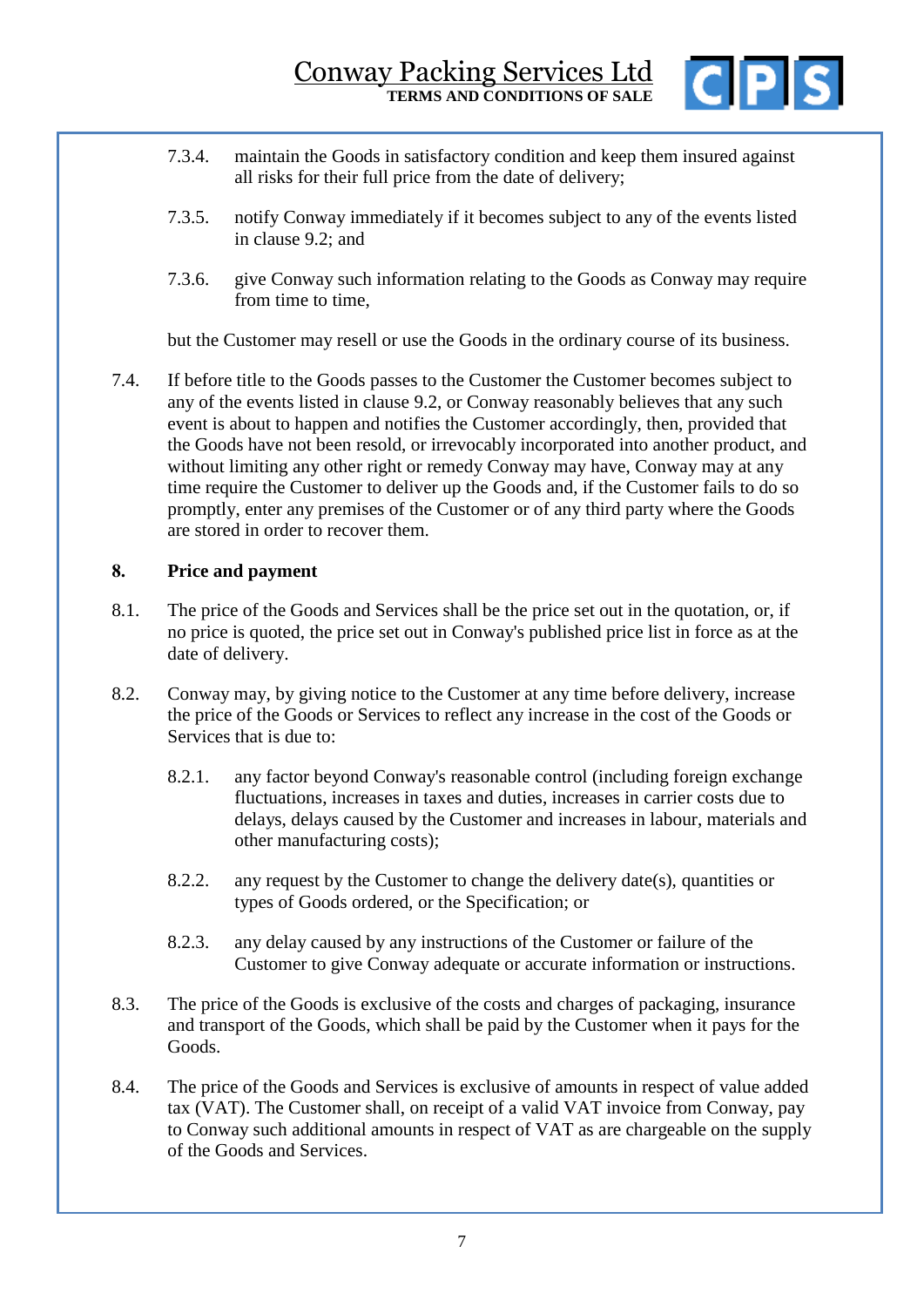# Conway Packing Services Ltd **TERMS AND CONDITIONS OF SALE**



- 8.5. Conway may invoice the Customer for the Goods on or at any time after the completion of delivery. Unless in the case of Goods which are to be collected by the Customer, or the Customer wrongfully fails to take delivery of the Goods, in which event Conway shall be entitled to invoice the Customer at any time after Conway has notified the Customer that the Goods are ready for collection or (as the case may be) Conway has tendered delivery of the Goods.
- 8.6. The Customer shall pay the invoice in full and in cleared funds within 20 Business Days of the date of the invoice. Payment shall be made to the bank account nominated in writing by Conway. Time of payment is of the essence. Conway shall be entitled to recover the invoice amount notwithstanding that delivery may not have taken place and the property in the Goods has not passed to the Customer.
- 8.7. If the Customer fails to make any payment due to Conway under the Contract by the due date for payment (**due date**), then the Customer shall pay interest on the overdue amount at the rate of [4]% per annum above Lloyds Bank Plc, base lending rate from time to time. Such interest shall accrue on a daily basis from the due date until the date of actual payment of the overdue amount, whether before or after judgment. The Customer shall pay the interest together with the overdue amount.
- 8.8. The Customer shall pay all amounts due under the Contract in full without any deduction or withholding except as required by law and the Customer shall not be entitled to assert any credit, set-off or counterclaim against Conway in order to justify withholding payment of any such amount in whole or in part. Conway may at any time, without limiting any other rights or remedies it may have, set off any amount owing to it by the Customer against any amount payable by Conway to the Customer.
- 8.9. If the Customer fails to make any Payment due by the due date without prejudice to any other right or remedy available to Conway, Conway may exercise a general lien over all the Customer's property held by Conway, exercisable in respect of all sums lawfully due from the Customer to Conway. Conway shall be entitled on [14] days' notice in writing, to dispose of such of the Customer's property in such manner and at such price as it thinks fit and to apply these proceeds towards the amount outstanding.

## **9. Customer's insolvency or incapacity**

- <span id="page-7-1"></span>9.1. If the Customer becomes subject to any of the events listed in clause [9.2,](#page-7-0) or Conway reasonably believes that the Customer is about to become subject to any of them and notifies the Customer accordingly, then, without limiting any other right or remedy available to Conway, Conway may cancel or suspend the Services and all further deliveries under the Contract or under any other contract between the Customer and Conway without incurring any liability to the Customer, and all outstanding sums in respect of Goods delivered or Services provided to the Customer shall become immediately due.
- <span id="page-7-2"></span><span id="page-7-0"></span>9.2. For the purposes of clause [9.1,](#page-7-1) the relevant events are:
	- 9.2.1. the Customer suspends, or threatens to suspend, payment of its debts or is unable to pay its debts as they fall due or admits inability to pay its debts or (being a company) is deemed unable to pay its debts within the meaning of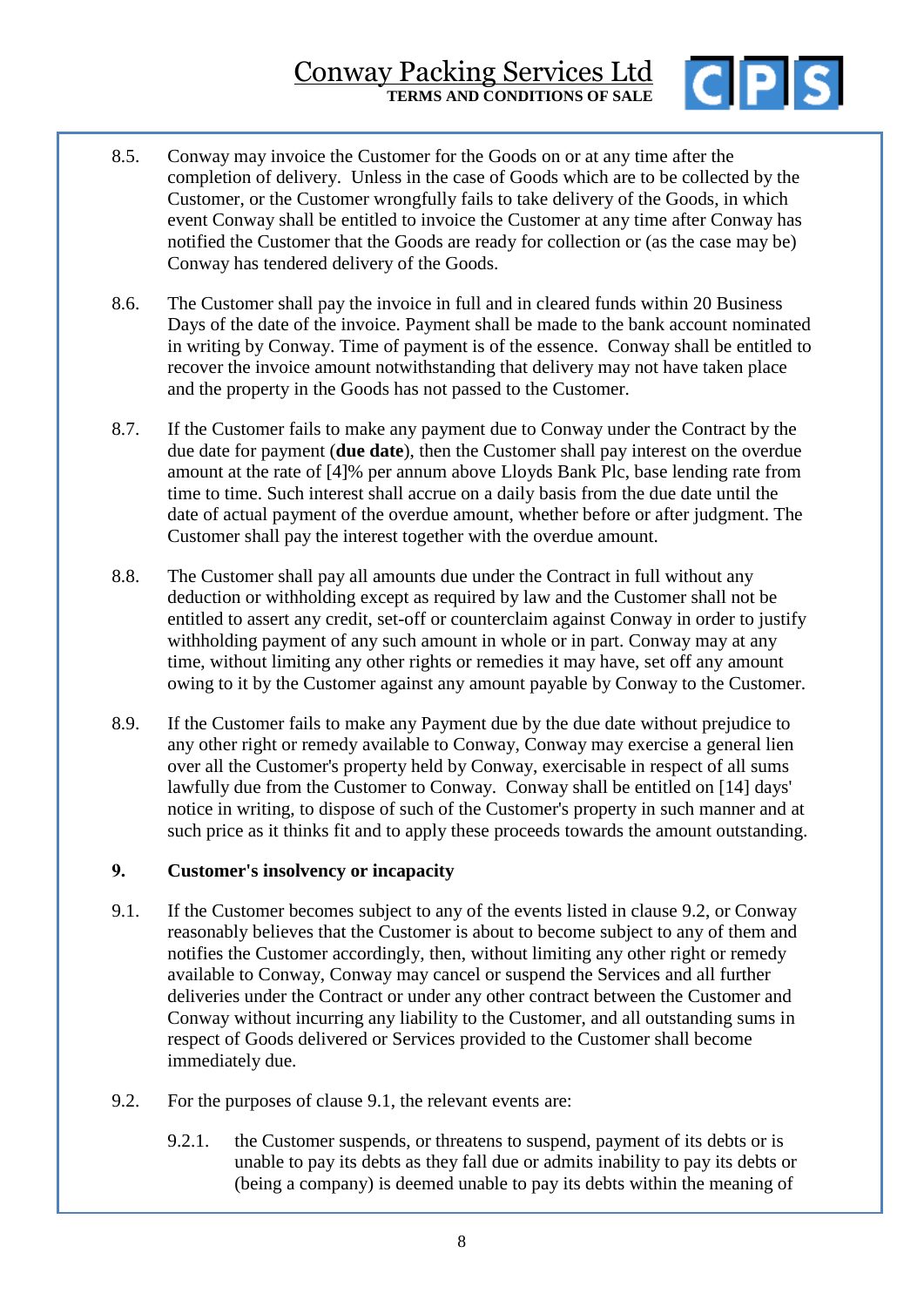

section 123 of the Insolvency Act 1986, or (being an individual) is deemed either unable to pay its debts or as having no reasonable prospect of so doing, in either case, within the meaning of section 268 of the Insolvency Act 1986, or (being a partnership) has any partner to whom any of the foregoing apply; or

- 9.2.2. the Customer commences negotiations with all or any class of its creditors with a view to rescheduling any of its debts, or makes a proposal for or enters into any compromise or arrangement with its creditors other than (where the Customer is a company) where these events take place for the sole purpose of a scheme for a solvent amalgamation of the Customer with one or more other companies or the solvent reconstruction of the Customer; or
- 9.2.3. (being an individual) the Customer is the subject of a bankruptcy petition or order; or
- 9.2.4. a creditor or encumbrancer of the Customer attaches or takes possession of, or a distress, execution, sequestration or other such process is levied or enforced on or sued against, the whole or any part of its assets and such attachment or process is not discharged within 14 days; or
- 9.2.5. (being a company) an application is made to court, or an order is made, for the appointment of an administrator or if a notice of intention to appoint an administrator is given or if an administrator is appointed over the Customer; or
- 9.2.6. (being a company) a floating charge holder over the assets of the Customer has become entitled to appoint or has appointed an administrative receiver; or
- <span id="page-8-1"></span>9.2.7. a person becomes entitled to appoint a receiver over the assets of the Customer or a receiver is appointed over the assets of the Customer; or
- 9.2.8. any event occurs, or proceeding is taken, with respect to the Customer in any jurisdiction to which it is subject that has an effect equivalent or similar to any of the events mentioned in clause [9.2.1t](#page-7-2)o clause [9.2.7](#page-8-1) (inclusive); or
- 9.2.9. the Customer suspends, threatens to suspends, ceases or threatens to cease to carry on all or substantially the whole of its business; or
- 9.2.10. the financial position of Conway deteriorates to such an extent that in the opinion of the Customer the capability of the Seller adequately to fulfil its obligations under the Contract has been placed in jeopardy.
- 9.2.11. (being an individual) the Customer dies or, by reason of illness or incapacity (whether mental or physical), is incapable of managing his or her own affairs or becomes a patient under any mental health legislation.

## <span id="page-8-0"></span>**10. Limitation of liability**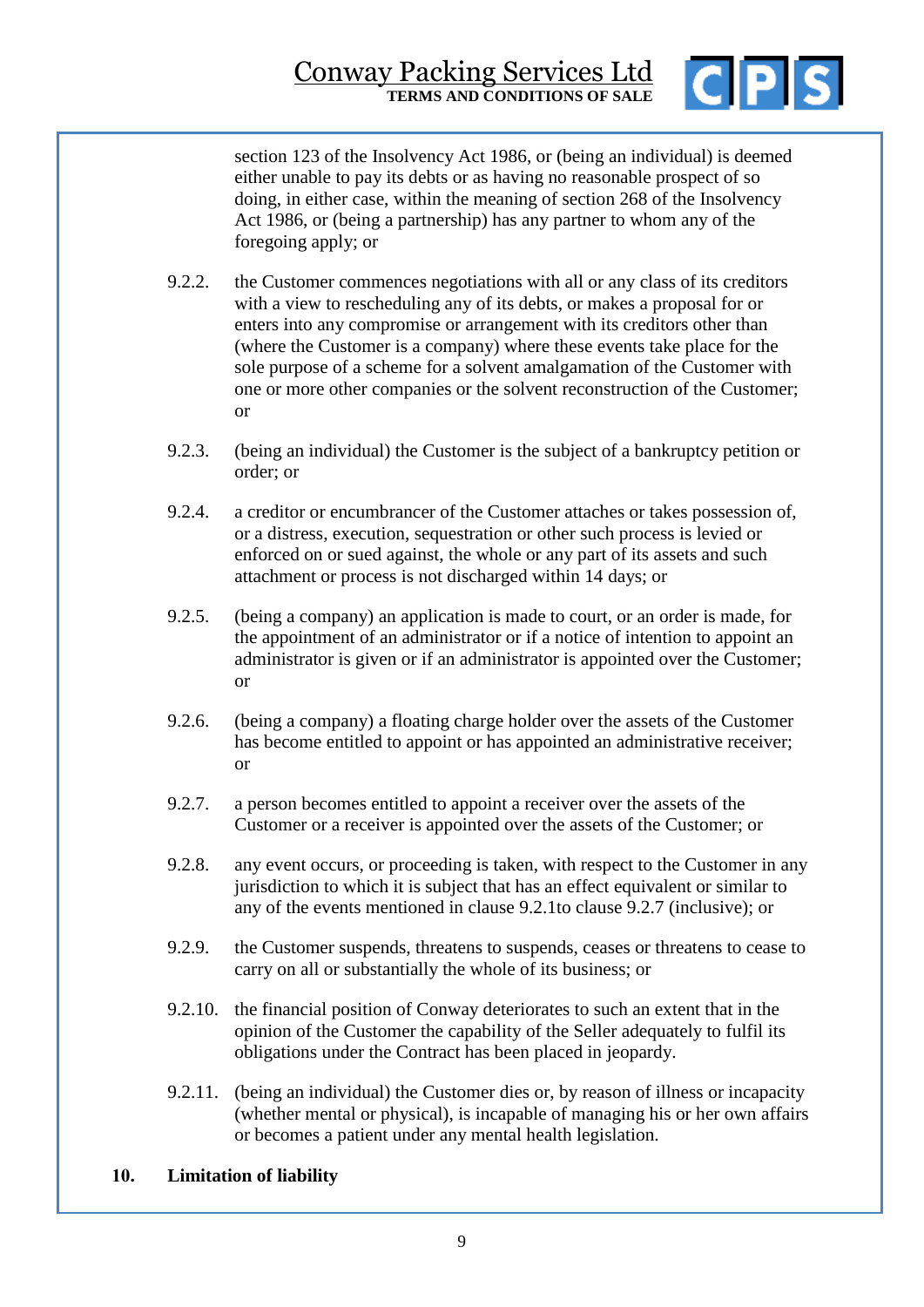

- <span id="page-9-1"></span>10.1. Nothing in these Conditions shall limit or exclude Conway's liability for:
	- 10.1.1. death or personal injury caused by its negligence, or the negligence of its employees, agents or subcontractors (as applicable);
	- 10.1.2. fraud or fraudulent misrepresentation; or
	- 10.1.3. breach of the terms implied by section 12 of the Sale of Goods Act 1979; or
	- 10.1.4. defective products under the Consumer Protection Act 1987; or
	- 10.1.5. any matter in respect of which it would be unlawful for Conway to exclude or restrict liability.
- 10.2. Subject to clause [10.1:](#page-9-1)
	- 10.2.1. Conway shall not be liable to the Customer, whether in contract, tort (including negligence), breach of statutory duty, or otherwise, for any loss of profit or indirect or consequential loss arising under or in connection with the Contract (including any losses that may result from a deliberate breach of the Contract by Conway, its employees, agents or subcontractors);
	- 10.2.2. Conway shall not be liable to the Customer for any liability whether in contract, tort (including negligence) breach of statutory duty or otherwise, for any direct or indirect loss arising under or in connection with:
		- (a) any variation to the BS 1133 from the Customer following a request from the Customer;
		- (b) any stowing of unpacked goods in shipping containers following a request from the Customer;
		- (c) any handling of restricted goods under clause [5.2](#page-4-4) without Conways written consent; and
	- 10.2.3. Conway's total liability to the Customer in respect of all other losses arising under or in connection with the Contract, whether in contract, tort (including negligence), breach of statutory duty, or otherwise, including losses caused by a deliberate breach of the Contract by Conway, its employees, agents or subcontractors shall not [exceed the price of the Goods].

#### <span id="page-9-0"></span>**11. Force majeure**

Neither party shall be liable for any failure or delay in performing its obligations under the Contract to the extent that such failure or delay is caused by a Force Majeure Event. A Force Majeure Event means any event beyond a party's reasonable control, which by its nature could not have been foreseen, or, if it could have been foreseen, was unavoidable, including strikes, lock-outs or other industrial disputes (whether involving its own workforce or a third party's), failure of energy sources or transport network, default of suppliers or subcontractors, default of suppliers or subcontractors, acts of God, war, terrorism, riot, civil commotion,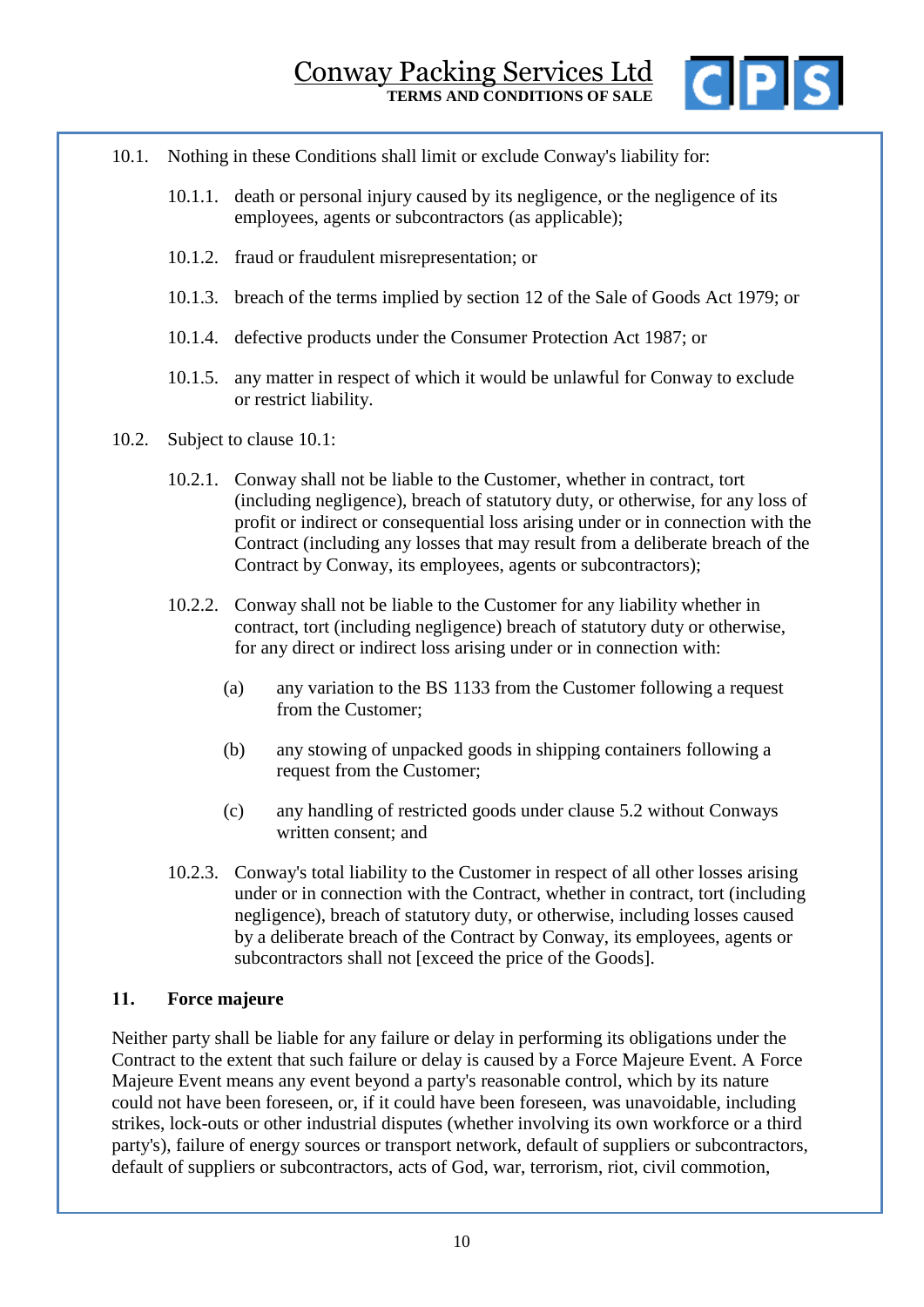

interference by civil or military authorities, national or international calamity, armed conflict, malicious damage, breakdown of plant or machinery, nuclear, chemical or biological contamination, sonic boom, explosions, collapse of building structures, fires, floods, storms, earthquakes, loss at sea, epidemics or similar events, natural disasters or extreme adverse weather conditions.

# **12. General**

- 12.1. *Assignment and subcontracting*
	- 12.1.1. Conway may at any time assign, transfer, charge, subcontract or deal in any other manner with all or any of its rights or obligations under the Contract.
	- 12.1.2. The Customer may not assign, transfer, charge, subcontract or deal in any other manner with all or any of its rights or obligations under the Contract without the prior written consent of Conway.

### <span id="page-10-0"></span>12.2. *Notices*

- 12.2.1. Any notice or other communication given to a party under or in connection with the Contract shall be in writing, addressed to that party at its registered office (if it is a company) or its principal place of business (in any other case) or such other address as that party may have specified to the other party in writing in accordance with this clause, and shall be delivered personally, sent by pre-paid first-class post, recorded delivery, commercial courier, fax or e-mail.
- 12.2.2. A notice or other communication shall be deemed to have been received: if delivered personally, when left at the address referred to in clause [12.2.1;](#page-10-0) if sent by pre-paid first-class post or recorded delivery, at 9.00 am on the second Business Day after posting; if delivered by commercial courier, on the date and at the time that the courier's delivery receipt is signed; or, if sent by fax or e-mail, one Business Day after transmission.
- 12.2.3. The provisions of this clause shall not apply to the service of any proceedings or other documents in any legal action.

## 12.3. *Severance*

- 12.3.1. If any court or competent authority finds that any provision of the Contract (or part of any provision) is invalid, illegal or unenforceable, that provision or part-provision shall, to the extent required, be deemed to be deleted, and the validity and enforceability of the other provisions of the Contract shall not be affected.
- 12.3.2. If any invalid, unenforceable or illegal provision of the Contract would be valid, enforceable and legal if some part of it were deleted, the provision shall apply with the minimum modification necessary to make it legal, valid and enforceable.